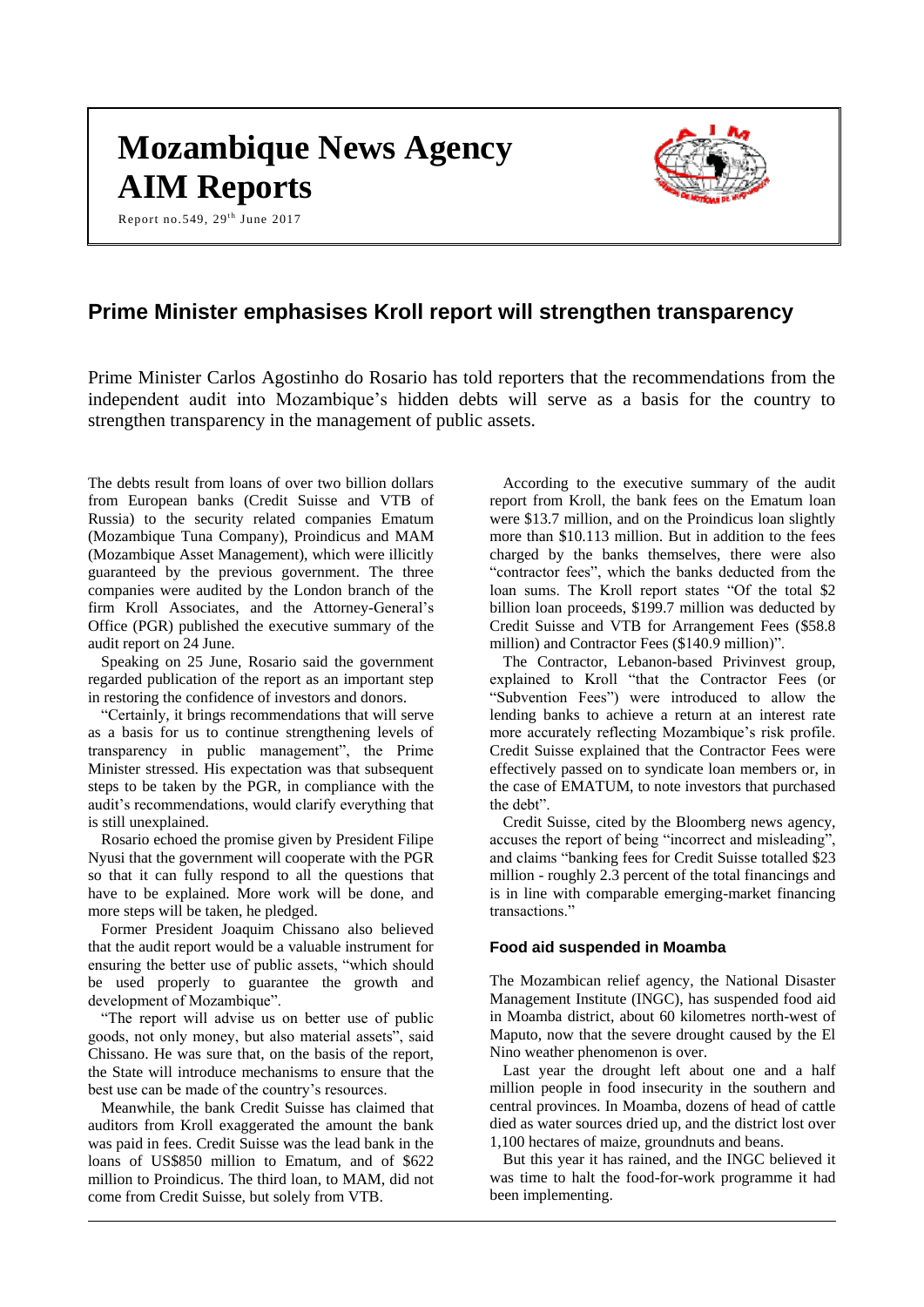# **President Nyusi visits Cuba**

President Filipe Nyusi on 17 June described the longstanding political and diplomatic relations between Mozambique and Cuba as "excellent", but insisted that it was now time to advance in economic cooperation.

The President was speaking in Havana at a meeting with members of African diplomatic missions stationed in the Cuban capital.

"Our great objective is to strengthen and reaffirm our relations of friendship and cooperation", he declared.

When Mozambique achieved its independence in 1975, after a ten-year war of liberation against Portuguese colonial rule, it faced a critical shortage of skilled staff. Portuguese settlers fled en masse, leaving a void in many professions.

"Teachers ran away, doctors ran away, judges and civil servants ran away", said President Nyusi. Under these difficult circumstances, Cuba stepped in, responded to a request from Mozambique's first President, Samora Machel, and provided the training needed to fill the places left by the fleeing Portuguese.

"Thousands of young Mozambicans came here to study", continued the President. "Some of them are now ministers or deputy ministers, and many are in the business and public sectors. Our relationship with this country is natural. The values of sovereignty were always respected, and Cuba stood beside us at all times".

In order to value and capitalise on this relationship, the President argued, the two countries should advance to more visible economic cooperation, so that "always united, we can struggle for prosperity and development".

President Nyusi told the diplomats that Mozambique has faced economic difficulties because of the fall in the world market price of some of its key exports, the international financial crisis, the depreciation of the Mozambican currency, the metical, natural disasters, and what he delicately called internal problems linked to debt management – a reference to the over \$2 billion of loans from European banks taken out in 2013 and 2014 by security-related companies, and illegally guaranteed by the government headed by former president Armando Guebuza.

These factors, plus the conflict with the opposition party Renamo meant that economic growth slowed down. But this year he was optimistic that growth will pick up again. "Last year, growth stopped at 3.6 per cent, but this year everything indicates that growth will rise to 4.5 per cent or more", he said.

On the previous night, President Nyusi met with the Mozambican community in Cuba, consisting mainly of students. He challenged them not to lose sight of patriotic values, and to keep themselves permanently informed about events in Mozambique.

He expressed satisfaction at reports that the Mozambican students are well behaved and study hard. "That's important", he said. "You should know how to live through a period of change".

#### **President attends US-Africa business summit**

President Filipe Nyusi declared in Washington on 14 June that Mozambique "is back on the path to economic growth and development", showing clear signs of overcoming the obstacles it has faced recently.

He was speaking at the opening of the 11th US-Africa Business Summit, which is convened every two years by the Corporate Council on Africa. This is a trade association set up in 1993 to promote business and investment between the US and African countries.

"Today we can say that Mozambique is back as a country with a prospering economy", said President Nyusi. This was not merely because of recent discoveries of vast reserves of mineral resources, particularly natural gas, in which American companies are playing an important role. President Nyusi stressed that the opportunities in Mozambique cover many other areas, including agriculture, electricity generation and distribution, and the production and sale of industrial and consumer goods.

As a signal of the trust that Mozambique now enjoys internationally, President Nyusi pointed to the official launch, on 1 June, of the project to produce liquefied natural gas on a floating platform above the Coral South gas field in the Rovuma Basin, 50 kilometres from the coast of the northern province of Cabo Delgado.

The operator of this project is the Italian energy company, ENI, heading a consortium which also includes the China National Petroleum Corporation (CBPB), KOGAS of South Korea, GALP of Portugal and Mozambique's own National Hydrocarbon Company (ENH). The total cost of the project is put at \$8 billion (in addition to the \$2.8 billion already spent on exploration and other preliminary work).

The floating LNG project "is a great vote of confidence in Mozambique and in our government", declared President Nyusi. "Hence our statement: Mozambique is back, and foreign investment is safe".

He recognised that Mozambique still faces challenges arising from the recent economic crisis, but he believed it was possible to overcome them through the re-establishment of effective peace and political stability. This was a process, the President added, in which he hoped the country could count on the support of all its friends, particularly the United States.

He considered the United States as a strategic partner in the hydrocarbon sector and believed that American investment could help make Mozambique one of the largest producers of natural gas in the world.

An American company, Anadarko, is the operator of Rovuma Basin Area One, and plans to set up LNG plants onshore, on the Afungi Peninsula, in Palma district. US energy corporation ExxonMobil has agreed to purchase a large share in Area Four from ENI, and it too will set up onshore LNG plants.

President Nyusi believed that, in the coming years, the United States will become the largest single investor in Mozambique.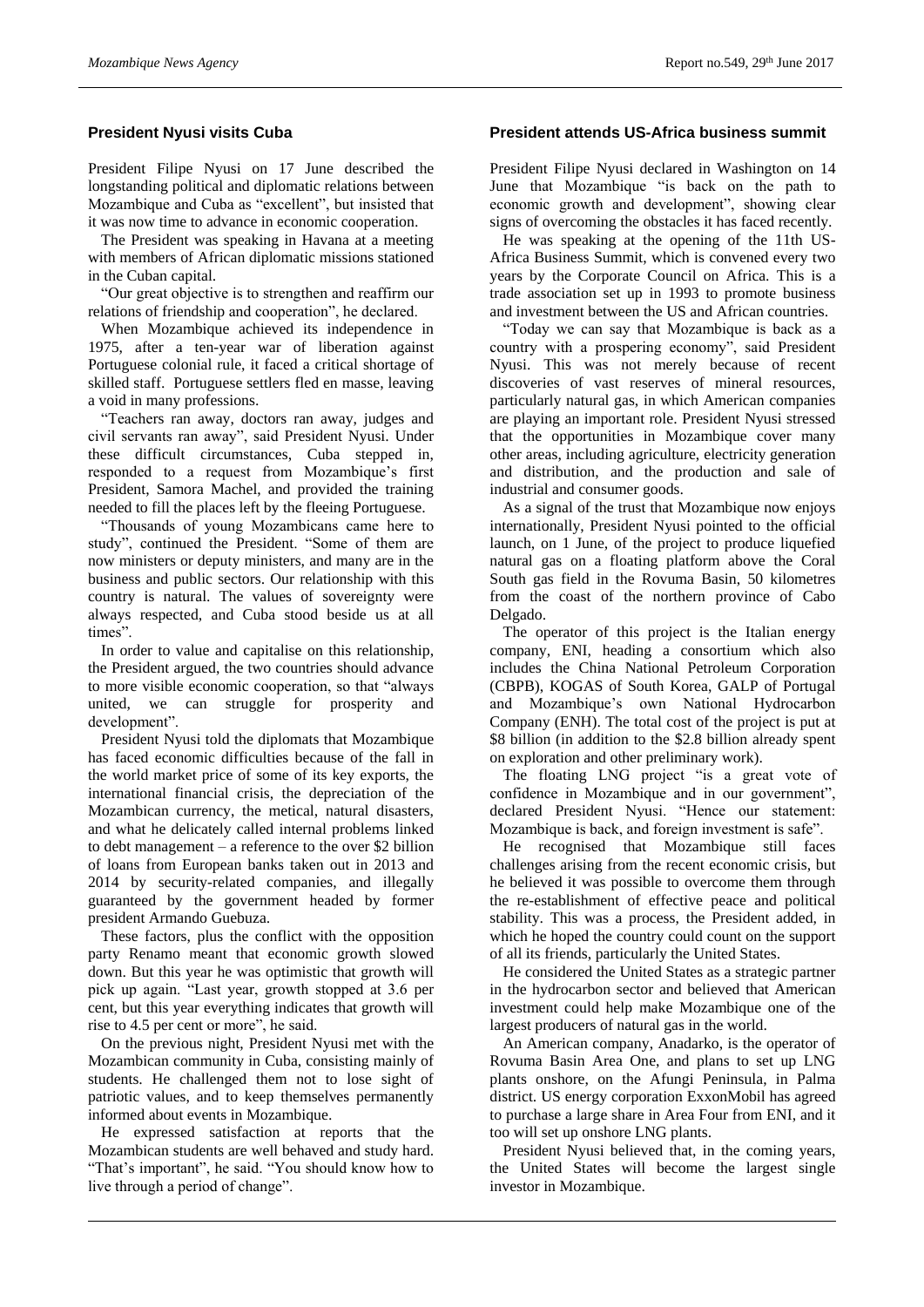# **Terms for LNG terminals approved**

The government on 20 June approved the terms and conditions for two port terminals that will support the liquefied natural gas (LNG) industry in the northern province of Cabo Delgado.

One is the LNG Maritime Terminal, and the other consists of the installations to be used to unload materials for the construction of the LNG plants. Two new companies will be set up to operate the terminals, namely the Mozambique LNG Marine Terminal Company, and the Sociedade Mozambique MOF.

At its weekly meeting, the Council of Ministers (Cabinet) approved the details of the contract under which the government will lease the terminals to the new companies.

Both terminals will be built in Palma district, the nearest point on the mainland to the offshore gas fields discovered in the Rovuma Basin. They will be controlled by the two operators – the American company Anadarko, the operator of Rovuma Basin Area One, and the Italian energy firm ENI, the operator of Area Four.

Speaking to reporters after the meeting of the Council of Ministers, government spokesperson Ana Comoana, the Deputy Minister of Culture and Tourism, said the terminals will make viable the transport of LNG, in accordance with the best practices of the international hydrocarbon industry.

"These two instruments are complementary and they seek to make operational a decree-law that was approved in 2014", she said.

Anadarko and ENI would share the same facilities, she said "instead of each of the operators setting up their own infrastructures. This sharing should extend to other operators that may emerge in the natural gas area in the future, allowing the rational use of space, and creating conditions for environmental sustainability".

# **Government reaches agreement with Shell**

The Minister of Mineral Resources and Energy, Leticia Klemens, and the Vice President of the Anglo-Dutch company Shell, Clare Harris, on 19 June signed a memorandum of understanding in Maputo on the allocation of Rovuma Basin gas for domestic use.

The memorandum follows the results of the public tender for awarding the gas for domestic use, which was published in January.

Among the three winning bids was one from Shell-Mocambique, which requested between 310 and 330 million cubic feet of natural gas a day in order to produce 38,000 barrels of liquid fuels (diesel, naphtha and kerosene) and 50 to 80 megawatts of electricity.

The agreement is an important step in implementing Mozambique's Gas Master Plan, intended to diversity the industrialisation of the country based on the enormous reserves of gas in the Rovuma Basin.

At the signing ceremony, Klemens stressed that a key aim of the government's strategy for the sector is to ensure that the country's development needs can be met through using natural gas in Mozambican industries. She called for "integrated planning" between the liquefied natural gas (LNG) projects in the Rovuma Basin, and the projects, such as those of Shell, to use the gas for domestic purposes.

Harris said the memorandum was an important step towards developing the project, and thanked the government for its continued support.

# **Singapore ruby auction raises \$54 million**

The London-based company Gemfields on 15 June announced that an auction in Singapore of rough rubies from its mine in the northern Mozambican district of Montepuez has raised \$54.8 million.

The company has now held eight auctions of Montepuez rubies since June 2014, which have generated more than \$280 million.

The company stressed that all the proceeds from the auction will be repatriated to Mozambique, with royalties and taxes being paid to the government.

Gemfields holds 75 per cent of the shares in Montepuez Ruby Mining Ltd. The other 25 per cent is owned by the Mozambican company Mwiriti. It promotes itself as the world's leading supplier of "responsibly extracted coloured gems". It has specialised in Zambian emeralds and amethysts but has branched out into Mozambican rubies.

# **Number of buses in Maputo increases**

The municipal bus companies in Maputo and the neighbouring city of Matola have substantially increased the number of buses on the roads since a visit by President Filipe Nyusi to the Transport Ministry and various transport companies in April – but there are still nowhere near enough publicly owned buses to solve the passenger transport problems.

Speaking on 21 June, as he visited the premises of the two companies, Transport Minister Carlos Mesquita said that in April the Maputo municipal bus company (EMTPM) had a daily average of only 25 buses in circulation. However, with the support of the government's Transport and Communications Fund, and from the Ports and Rail company (CFM), 34 buses that were out of order have been repaired, bringing the number of EMTPM buses on the road up to 59.

As for the Matola company (ETM), in April it only had 12 operational buses. According to its manager, Eliado Mussengue, the number should have been 22. But eight out of the ten new buses that ETM received in February, each of which cost nine million meticais (\$150,000), proved to have inappropriate seats for urban public transport. They also came with just one door, instead of the two specified by the company, and lacked handrails. ETM had to contact the supplier to demand corrections. Mussengue expected the problem to be solved by the end of July. There are currently 25 ETM buses on the streets of Matola.